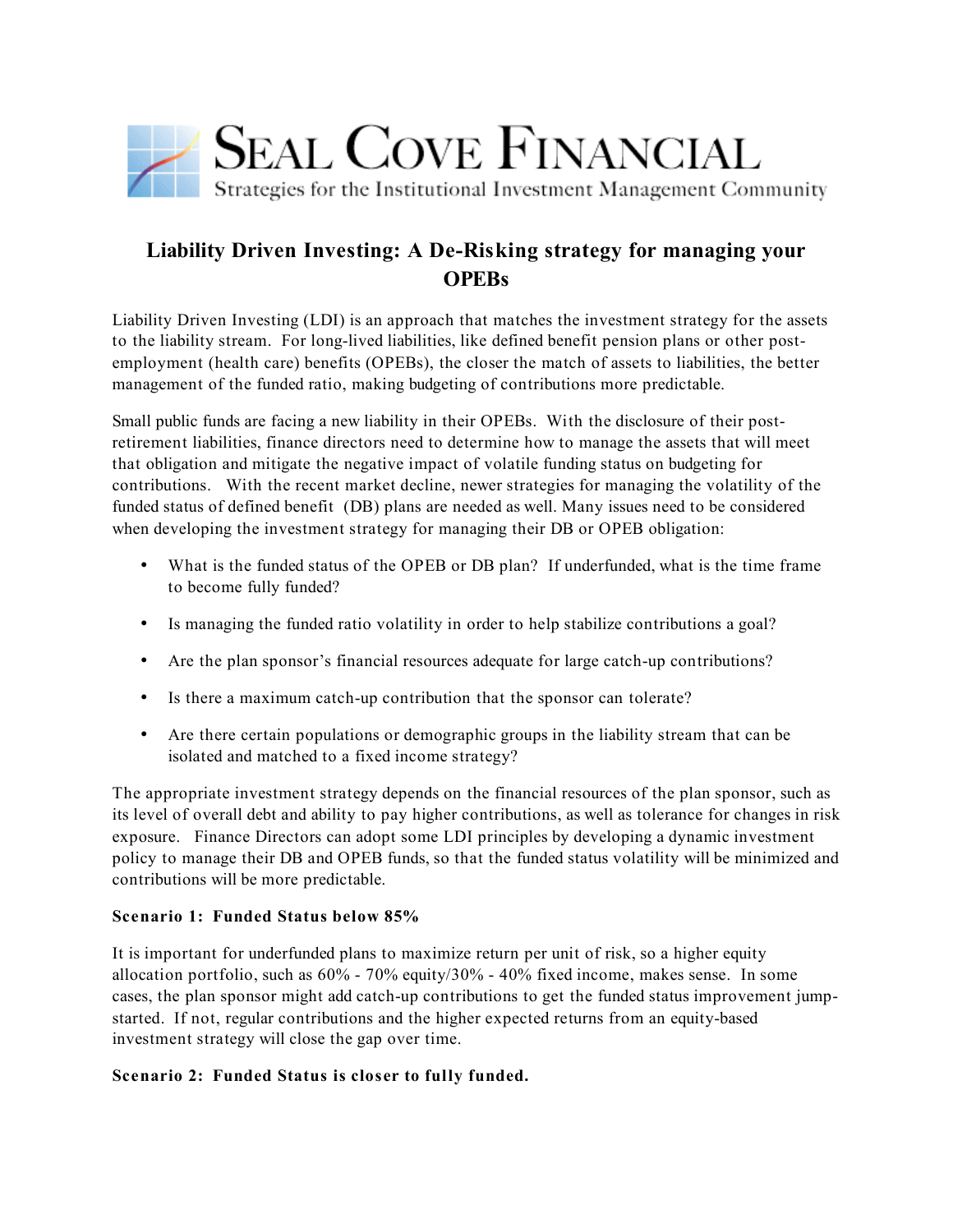As the plan moves closer to fully funded status, re-allocating equity exposure to liability-matching fixed income securities will take some risk off the table: the higher the funded ratio, the lower the equity exposure should be. Trigger points can be identified to prompt de-risking activities. For example, the Investment Policy Statement (IPS) can require that equity allocations be reduced by some amount for various levels of improvement in funded status. Consistent, regular monitoring of the funded status will let the plan fiduciaries know when a trigger level has been reached, forcing a reallocation or de-risking of the portfolio. At certain triggers, new contributions can be dedicated to fixed income investments only. A dynamic strategy like this one means that the IPS must provide the flexibility to adjust the asset allocation when certain trigger levels are achieved. The IPS needs this latitude written into it ahead of time, balancing the short term goal of stabilizing the funding ratio with meeting the long term requirement of investing into perpetuity.

#### **Scenario 3: Fully Funded Status**

Once fully funded status is reached, a goal of maintaining it can be achieved through a closer match of assets and liabilities, using additional LDI strategies. Matching the duration of the asset stream to the duration of the liability stream helps to minimize the effect of changing interest rates on the funded status. Because OPEBs are long-lived liabilities, extending the maturities and duration of the fixed income portfolio will improve the match and reduce volatility in funded status. A typical liability stream may have a duration of 15 years. Since the Barclay's Capital Bond Aggregate has a duration of only 4 years, adding a component of the US Long Credit Index, which has a duration of 11 years can improve the duration matching and provide a higher return that more closely matches the discount rate on the liabilities. Funded status will be less affected if interest rates change when both sides of the asset/liability equation are close in terms of duration and expected returns.

Certain populations or demographic groups in a liability stream can be isolated and matched to a fixed income strategy. Retired lives would track a shorter duration than active lives, for example, allowing a de-risking by subsets. Frozen defined benefit plans can use these LDI concepts (reducing equity exposure, lengthening maturities, increasing corporate bond exposure) effectively to build a closely matching asset/liability portfolio.

#### **Summary**

Liability Driven Investing provides a strategic framework for a dynamic policy that de-risks the asset base as the funded status nears or exceeds 100%. A dynamic strategy using LDI concepts that seeks to minimize volatility in funding status will allow the sponsor to plan and budget for more stable, predictable contributions.

**October, 2009 By Lauryn Agnew**